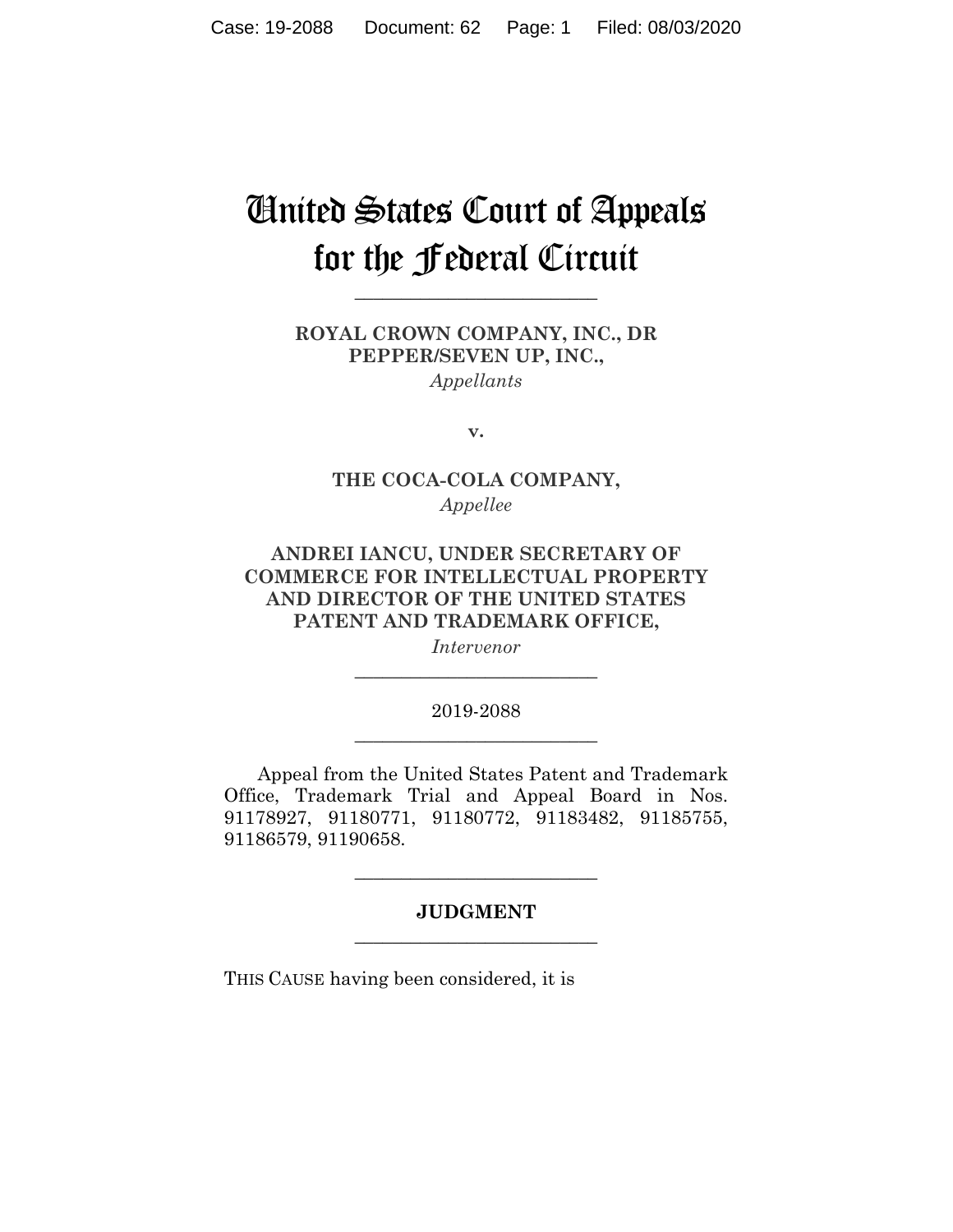ORDERED AND ADJUDGED:

## **DISMISSED**

ENTERED BY ORDER OF THE COURT

August 3, 2020 /s/ Peter R. Marksteiner Peter R. Marksteiner Clerk of Court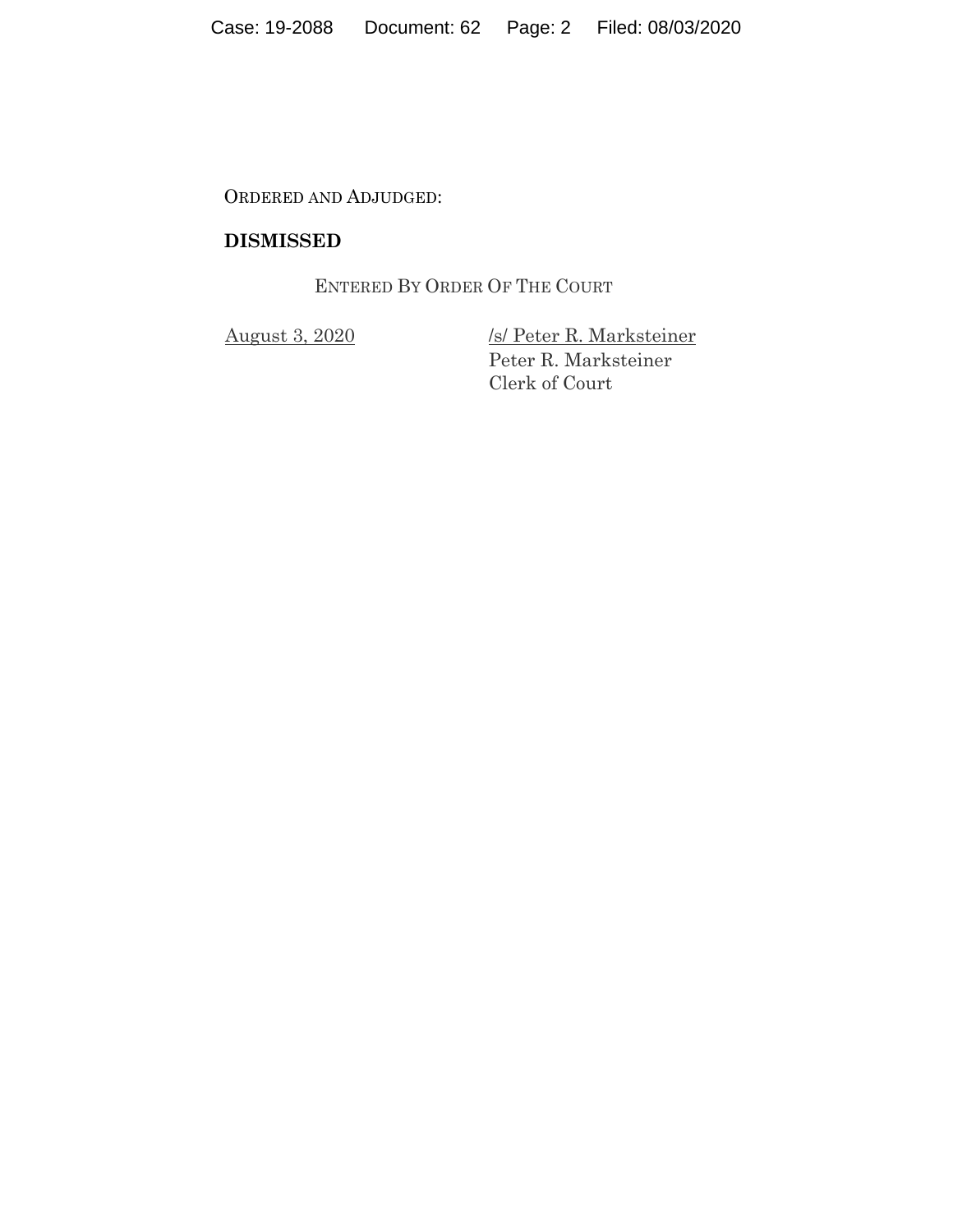NOTE: This disposition is nonprecedential.

# United States Court of Appeals for the Federal Circuit

**\_\_\_\_\_\_\_\_\_\_\_\_\_\_\_\_\_\_\_\_\_\_** 

**ROYAL CROWN COMPANY, INC., DR PEPPER/SEVEN UP, INC.,** *Appellants*

**v.**

**THE COCA-COLA COMPANY,** *Appellee*

**ANDREI IANCU, UNDER SECRETARY OF COMMERCE FOR INTELLECTUAL PROPERTY AND DIRECTOR OF THE UNITED STATES PATENT AND TRADEMARK OFFICE,**

*Intervenor* **\_\_\_\_\_\_\_\_\_\_\_\_\_\_\_\_\_\_\_\_\_\_** 

2019-2088 **\_\_\_\_\_\_\_\_\_\_\_\_\_\_\_\_\_\_\_\_\_\_** 

Appeal from the United States Patent and Trademark Office, Trademark Trial and Appeal Board in Nos. 91178927, 91180771, 91180772, 91183482, 91185755, 91186579, 91190658.

> Decided: August 3, 2020  $\overline{\phantom{a}}$  , where  $\overline{\phantom{a}}$  , where  $\overline{\phantom{a}}$  , where  $\overline{\phantom{a}}$

 $\overline{\phantom{a}}$  , where  $\overline{\phantom{a}}$  , where  $\overline{\phantom{a}}$  , where  $\overline{\phantom{a}}$ 

LAURA POPP-ROSENBERG, Fross Zelnick Lehrman & Zissu, P.C., New York, NY, for appellants. Also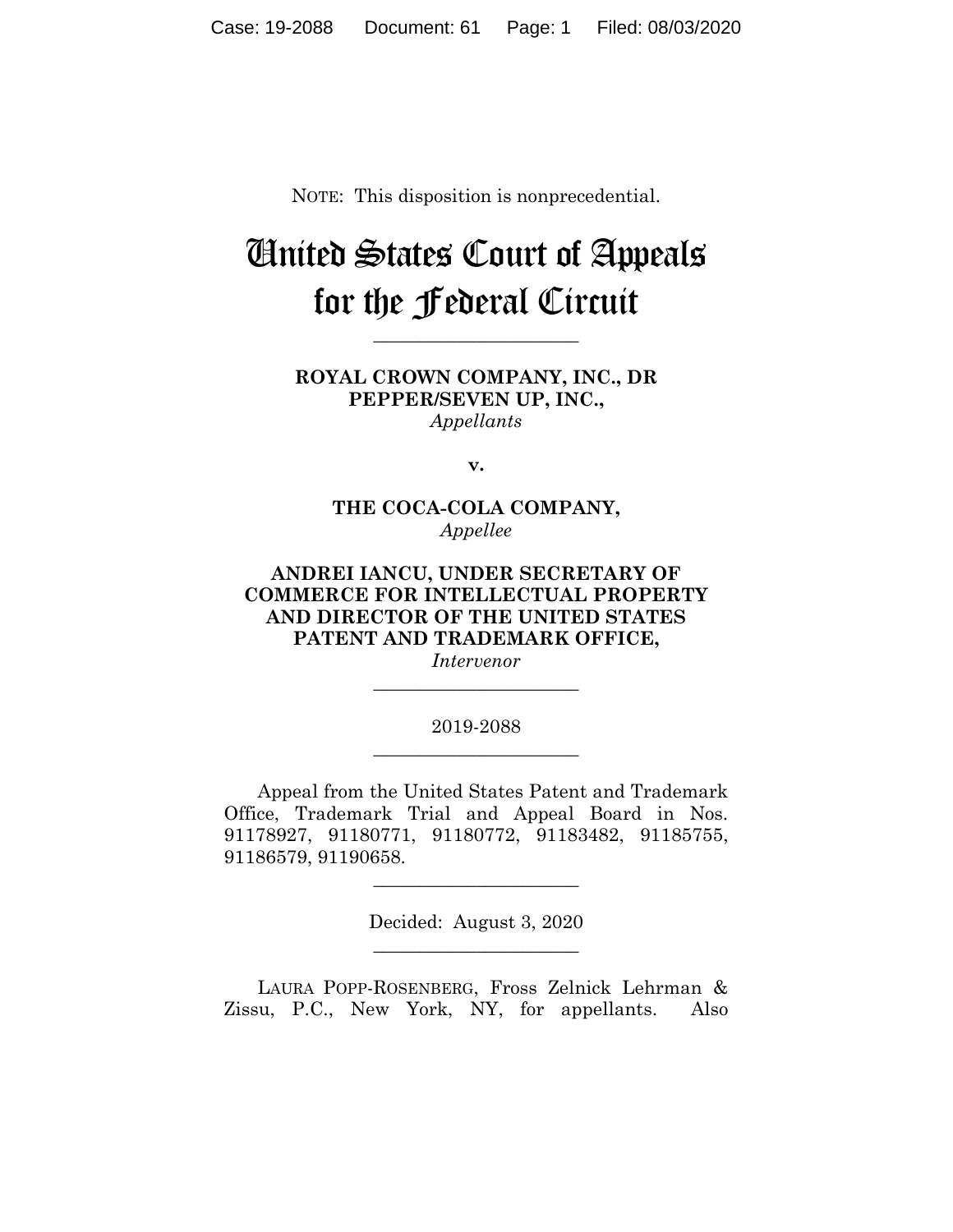represented by BARBARA A. SOLOMON.

 BRUCE WILLIAM BABER, King & Spalding LLP, Atlanta, GA, for appellee.

 CHRISTINA J. HIEBER, Office of the Solicitor, United States Patent and Trademark Office, Alexandria, VA, for intervenor. Also represented by THOMAS L. CASAGRANDE, THOMAS W. KRAUSE, FARHEENA YASMEEN RASHEED, JENNIFER E. MARINO.

Before NEWMAN, LOURIE, and O'MALLEY, *Circuit Judges.*

 $\mathcal{L}_\text{max}$  and  $\mathcal{L}_\text{max}$  and  $\mathcal{L}_\text{max}$  and  $\mathcal{L}_\text{max}$ 

#### LOURIE, *Circuit Judge*.

Royal Crown Company, Inc., and Dr. Pepper/Seven-Up, Inc. (collectively, "Royal Crown"), appeal from a decision of the Trademark Trial and Appeal Board of the U.S. Patent and Trademark Office, dismissing Royal Crown's consolidated opposition to sixteen trademarks proposed for registration by Coca-Cola Company ("Coca-Cola"). *See Royal Crown Co. v. Coca-Cola Co.*, Opposition Nos. 91178927 (Parent Case), 91180771, 91180772, 91183482, 91185755, 91186579, 91190658 (TTAB May 3, 2019) ("*Board Decision*"). Because Royal Crown received the only relief it requested when Coca-Cola disclaimed the term "ZERO" in the applications at issue, Royal Crown's appeal is *dismissed* as moot.

#### **BACKGROUND**

Royal Crown and Coca-Cola are competitors in the beverage market. Coca-Cola filed the sixteen applications at issue to register marks appending the term ZERO to some of its existing beverage brands. Royal Crown filed oppositions, claiming that each of the marks is generic or merely descriptive of the zero-calorie attributes of the beverages. J.A. 120–28. Coca-Cola's applications and Royal Crown's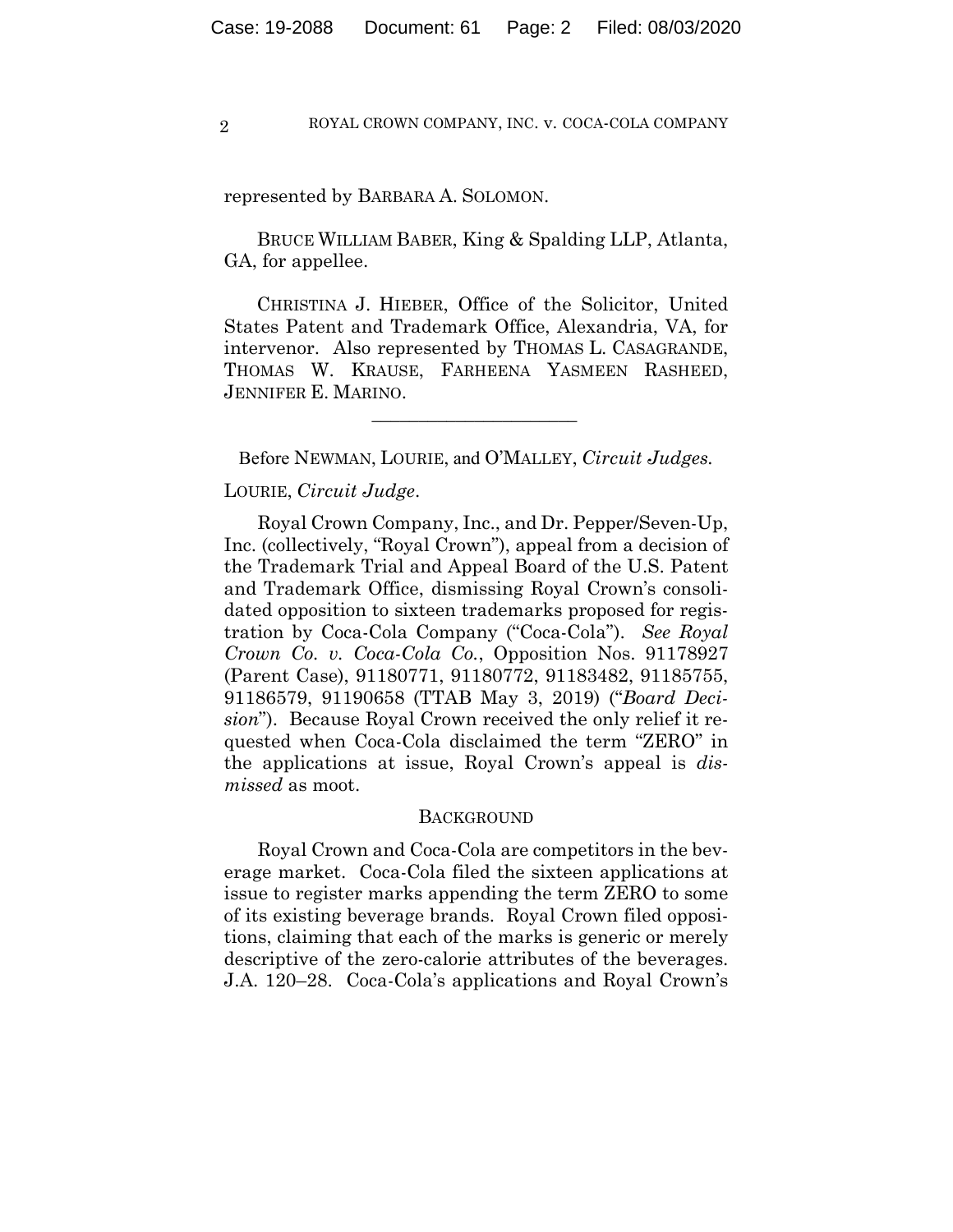| Application | Opposition | Mark                    |
|-------------|------------|-------------------------|
| No.         | No.        |                         |
| 78580598    | 91178927   | <b>COCA-COLA ZERO</b>   |
| 78316078    | 91180771   | <b>SPRITE ZERO</b>      |
| 78664176    | 91180772   | <b>COKE ZERO</b>        |
| 77175066    |            | <b>COKE CHERRY ZERO</b> |
| 77175127    |            | CHERRY COCA-COLA        |
|             |            | ZERO                    |
| 77176108    |            | COCA-COLA VANILLA       |
|             | 91183482   | ZERO                    |
| 77176127    |            | <b>CHERRY COKE ZERO</b> |
| 77176279    |            | COCA-COLA CHERRY        |
|             |            | ZERO                    |
| 77097644    |            | PIBB ZERO               |
| 76674382    |            | <b>COKE ZERO ENERGY</b> |
| 76674383    | 91185755   | <b>COKE ZERO BOLD</b>   |
| 77176099    |            | VANILLA COKE ZERO       |
| 77257653    |            | VANILLA COCA-COLA       |
|             |            | ZERO                    |
| 77309752    | 91186579   | <b>POWERADE ZERO</b>    |
| 78620677    |            | <b>FANTA ZERO</b>       |
| 78698990    | 91190658   | VAULT ZERO              |

respective oppositions, later consolidated before the Board, are listed below.

*Board Decision*, slip op. at 3–4. In its consolidated opposition, Royal Crown argued that each of the registrations must be denied "absent the entry of a disclaimer of the term 'zero.'" J.A. 128.

In relevant part, the Board dismissed Royal Crown's oppositions. *Royal Crown Co. v. Coca-Cola Co.*, Opposition No. 91178927 (Parent Case), 2016 WL 9227936, at \*1 (May 23, 2016).1 It found that Royal Crown failed to show that

<sup>&</sup>lt;sup>1</sup> The Board also dismissed Coca-Cola's opposition to two of Royal Crown's proposed marks—DIET RITE PURE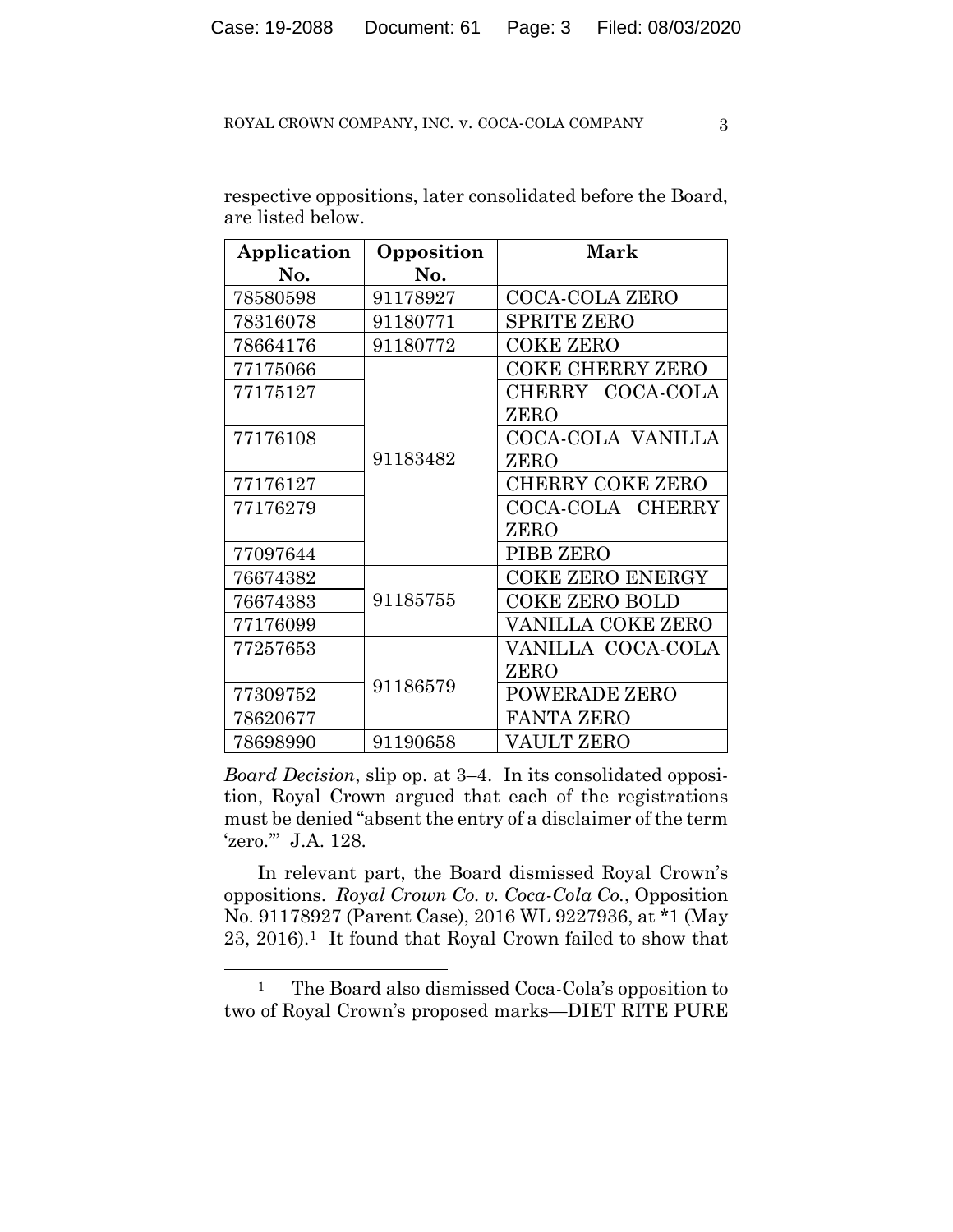ZERO is generic for zero-calorie products in the genus of soft drinks, sports drinks, and energy drinks, *id.* at \*12, and, moreover, that Coca-Cola proved that the term ZERO has acquired distinctiveness for soft drinks and sports drinks, though not for energy drinks, *id.* at \*15. Thus, the Board held that Coca-Cola's applications could be registered even absent a disclaimer of the term ZERO.

Royal Crown appealed that decision to this court. We vacated the decision of the Board for applying the wrong legal standard for genericness of the term ZERO and for failing to make a finding on the term's descriptiveness before addressing acquired distinctiveness. *Royal Crown Co., Inc*. *v. Coca-Cola Co*., 892 F.3d 1358, 1366 (Fed. Cir. 2018). We then remanded the case for the Board to address these issues under the correct standards. *Id.* ("On remand, accordingly, the Board must examine whether the term ZERO, when appended to a beverage mark, refers to a key aspect of the genus."); *id.* at 1369 (requiring the Board to "make an express finding regarding the degree of the mark's descriptiveness on the scale ranging from generic to merely descriptive").

On remand, the Board requested briefing to frame the issues for decision. Instead, Coca-Cola filed a motion to amend each of its applications to disclaim the term ZERO. Royal Crown protested that the disclaimer was both procedurally improper and not case-dispositive. But the Board, noting that the disclaimer was the only relief requested by Royal Crown, granted Coca-Cola's motion, entered the

ZERO and PURE ZERO—for which Royal Crown had disclaimed the term ZERO. 2016 WL 9227936, at \*18. The Board sustained Royal Crown's opposition to another of Coca-Cola's proposed marks, FULL THROTTLE ZERO, which is no longer at issue because Coca-Cola assigned its interest to a third party that elected not to appeal from the Board's decision, 892 F.3d at 1362 n.2.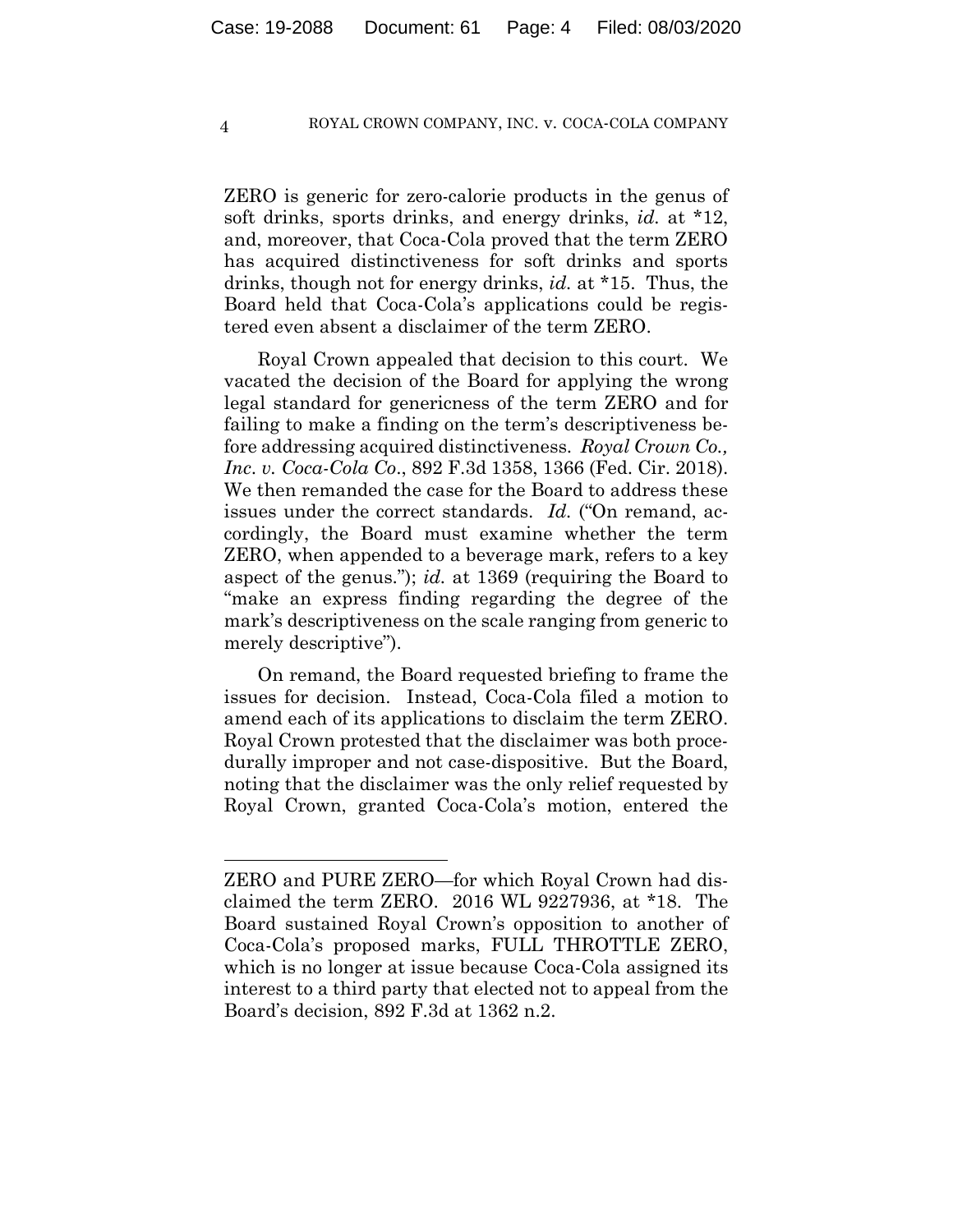disclaimer in each application, and dismissed Royal Crown's consolidated opposition. *Board Decision*, slip op. at 3–4.

Royal Crown then filed the instant appeal. The Director of the PTO filed a motion to intervene, which this court granted.

#### **DISCUSSION**

We review the Board's decision in accordance with the standards of the Administrative Procedure Act. *Bridgestone/Firestone Research, Inc. v. Auto. Club De L'Quest De La France*, 245 F.3d 1359, 1361 (Fed. Cir. 2001) (citing *Dickinson v. Zurko,* 527 U.S. 150, 152 (1999)). We evaluate the Board's legal determinations *de novo* and its factual findings for substantial evidence. *Royal Crown*, 892 F.3d at 1364–65 (citations omitted). The Board's application of its own trial rules is reviewed for a determination of whether it is "arbitrary, capricious, [or] an abuse of discretion." 5 U.S.C. § 706(2)(A); *Ultratec, Inc. v. CaptionCall, LLC*, 872 F.3d 1267, 1271–72 (Fed. Cir. 2017) (citing *Redline Detection, LLC v. Star Envirotech, Inc.*, 811 F.3d 435, 442 (Fed. Cir. 2015)).

Royal Crown raises three challenges to the Board's decision. First, it claims that granting Coca-Cola's post-trial, unconsented-to motion was procedurally improper and thus arbitrary, capricious, and an abuse of discretion. Second, it argues that, by simply entering Coca-Cola's disclaimer, the Board shirked its obligation to render a reasoned decision under the APA and deprived Royal Crown and this court of a decision on the merits. Finally, and more substantively, Royal Crown denies that Coca-Cola's disclaimer mooted this appeal because Coca-Cola may file new applications for ZERO-inclusive marks or assert such scope for the instant proposed marks in future litigation.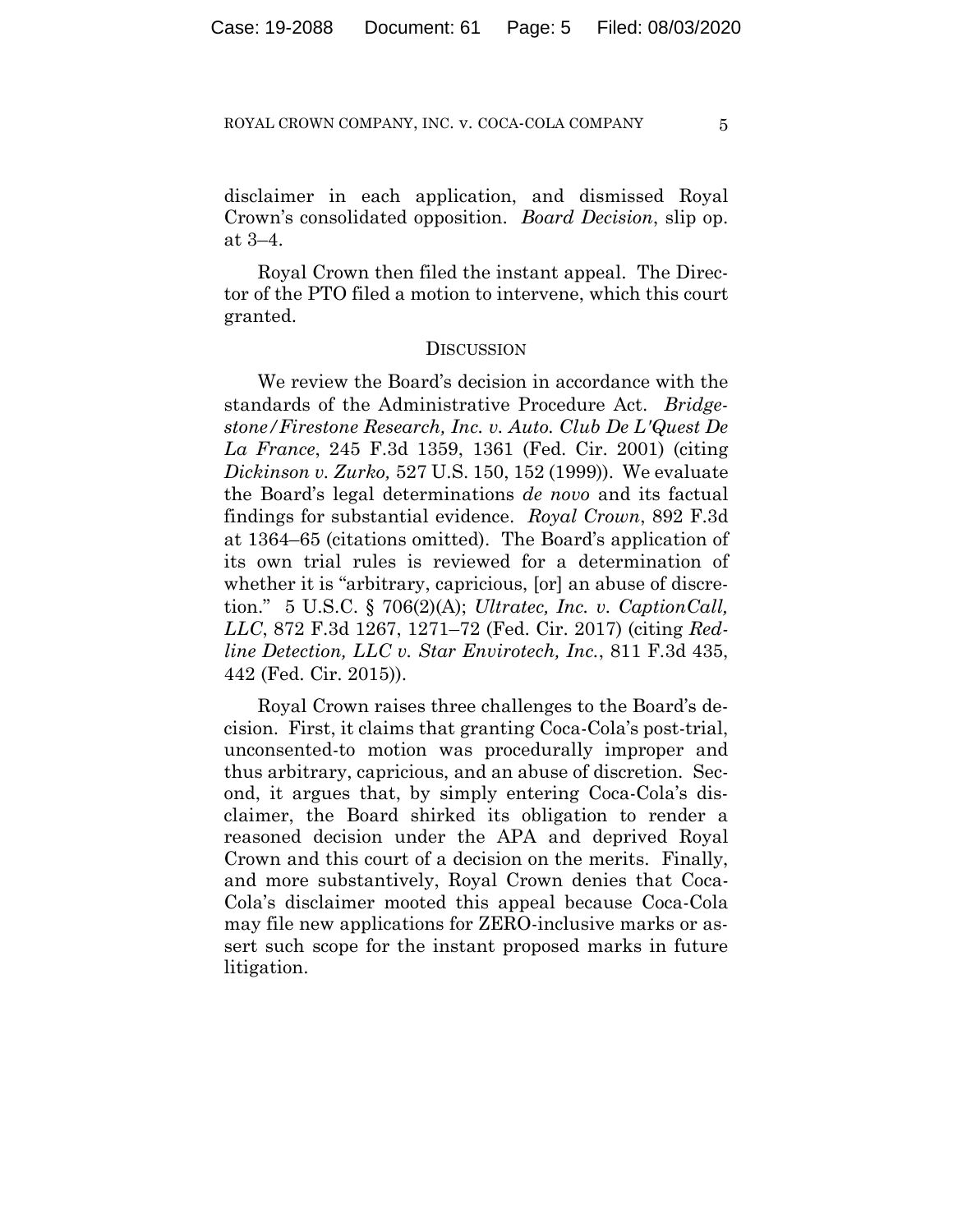Coca-Cola responds that this appeal is moot because the Board's entry of Coca-Cola's disclaimers granted Royal Crown all the relief it had requested. Coca-Cola also maintains that the Board is permitted to grant an unconsented motion to amend the application under 37 C.F.R. § 2.133(a), and that the basis of the Board's decision is sufficiently clear under the APA. The Director adds that Royal Crown never opposed registration of the marks *per se*—only registration absent a disclaimer of the term ZERO—and thus it has received all of the relief it asked for.

We agree with Coca-Cola and the Director. The Board did not abuse its discretion in granting Coca-Cola's motion, and its entry of the disclaimer renders this appeal moot.

As Coca-Cola and the Director point out, § 2.133(a) does not allow amendments or disclaimers "except with the consent of the other party or parties and the approval of the [Board], or upon motion granted by the Board." Royal Crown tries to show that the Board has interpreted this regulation to forbid unconsented motions after trial, but the Board decisions it cites instead tend to illustrate that the Board exercises its discretion to grant motions—for all kinds of amendments—in the appropriate circumstances, which usually align with general principles of administrative economy and vary depending on the case. For example, in *Zachry Infrastructure, LLC v. Am. Infrastructure, Inc.*, 101 U.S.P.Q.2d 1249 (TTAB 2011), cited by Royal Crown, the Board simply invoked its discretion to defer consideration of the applicant's motion to seek registration on the Supplemental Register—an action which, unlike disclaimer, would not have met the opposer's request for relief—until genericness could be properly briefed. *Id.* at 1254. Thus, neither *Zachry* nor any other decision cited by Royal Crown stands for the improbable notion that the Board is powerless to grant a motion to enter a disclaimer granting all the relief an opposer seeks.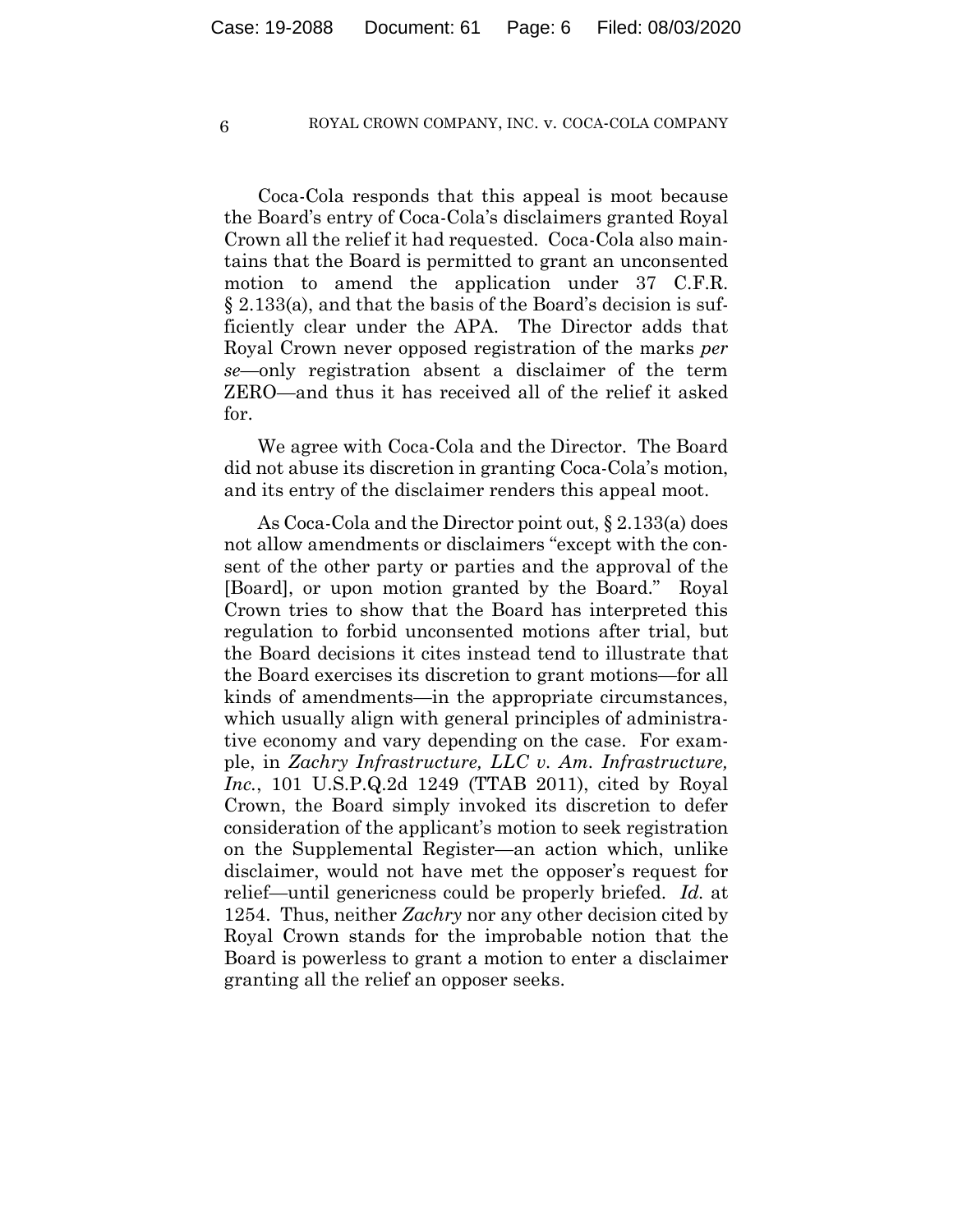Coca-Cola's disclaimer grants Royal Crown what it sought in its opposition. Throughout this case, Royal Crown requested only that the Board require a disclaimer of the term ZERO before registering the marks at issue. *Royal Crown*, 892 F.3d at 1365 ("The only relief Royal Crown seeks in its oppositions to [Coca-Cola's] applications is that [Coca-Cola] be required to disclaim the term ZERO. Royal Crown does not argue that, if [Coca-Cola] disclaims ZERO, the marks should not be allowed."); J.A. 127–28 (requesting that registration of the instant marks be "denied absent the entry of a disclaimer of the term 'zero'"); J.A. 225 (arguing that the Board, on remand, should "refuse registration of the Challenged Marks to [Coca-Cola] without disclaimer of the term" ZERO). Entry of Coca-Cola's disclaimer entirely fulfilled Royal Crown's request for relief, rendering its opposition superfluous, as the Board explained in its decision. *Board Decision*, slip op. at 3.

Furthermore, the appeal is moot because the sole remedy Royal Crown originally requested is now beyond the power of this court to grant. *See Calderon v. Moore*, 518 U.S. 149, 150 (1996) (holding that an appeal should be dismissed as moot when "a court of appeals cannot grant any effectual relief whatever"); *North Carolina v. Rice*, 404 U.S. 244, 246 (1971) ("Mootness is a jurisdictional question because the Court is not empowered to decide moot questions or abstract propositions." (citations omitted)).

Royal Crown argues that its appeal is not moot because Coca-Cola never conceded that the term ZERO is generic or merely descriptive in the relevant product genera, nor did the Board so hold, and Coca-Cola may in the future apply for other ZERO-inclusive marks.

But litigation is conducted for the purpose of obtaining relief, not an advisory opinion. While a Board opinion finding Coca-Cola's ZERO-inclusive marks generic or merely descriptive in the relevant product genera may have been useful for Royal Crown in the future, such an interest is too